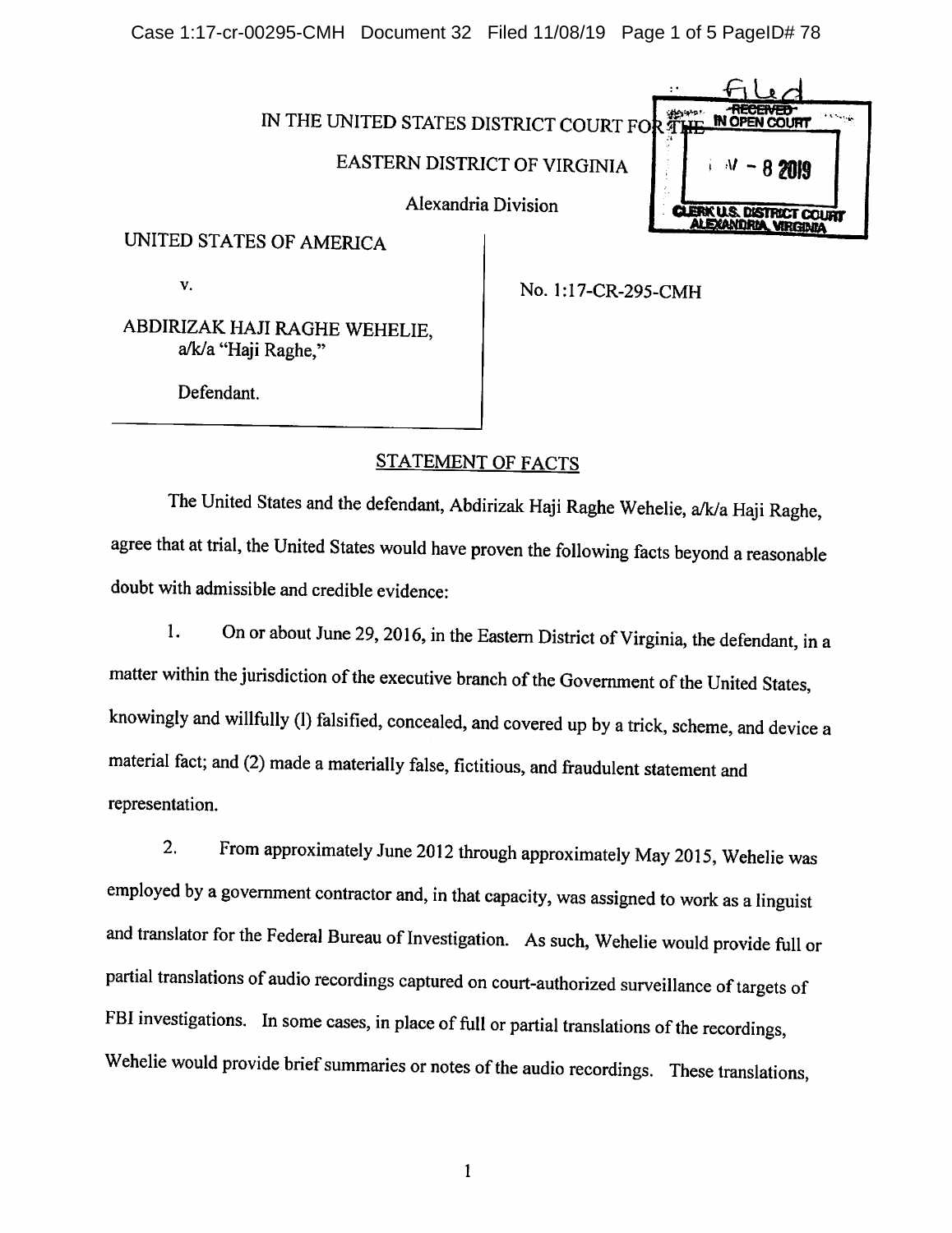## Case 1:17-cr-00295-CMH Document 32 Filed 11/08/19 Page 2 of 5 PageID# 79

summaries, and notes were entered on an FBI system that would be reviewed and analyzed by FBI personnel in furtherance of FBI investigations.

While working for the FBI, Wehelie translated conversations captured on court- $3.$ authorized surveillance of Person A, among other individuals. On or about December 7, 2012, Wehelie translated a voicemail message that was captured on or about December 6, 2012, by court-authorized surveillance of Person A's mobile telephone. The message was left by Person A on Wehelie's own voicemail device corresponding to mobile telephone number xxx-xxx-6912. Nonetheless, while making the entry on the FBI system, Wehelie marked the person called himself - as "UM" (an abbreviation used by translators to refer to an "unidentified male" - that is, one whose identity is unknown).

 $4.$ On or about June 29, 2016, FBI agents interviewed Wehelie concerning his entry in the FBI system of the translation of the voicemail message that Person A left on Wehelie's mobile telephone.

 $5<sub>1</sub>$ During the June 29, 2016 interview, when Wehelie was asked by the FBI agents about having identified himself as "UM," Wehelie admitted that he had done so. He also admitted that he should not have identified himself as "UM."

During the same June 29, 2016 interview, Wehelie initially told the FBI agents 6. that he never had an actual telephone conversation with Person A and that he had received only . one voicemail message from Person A. In fact, however, Person A and Wehelie had two telephone conversations on November 16, 2013, and October 22, 2014, that were captured on court-authorized surveillance. When confronted with these two calls during the June 29, 2016 interview, Wehelie admitted to the FBI agents that it was his voice on the captured telephone

 $\overline{2}$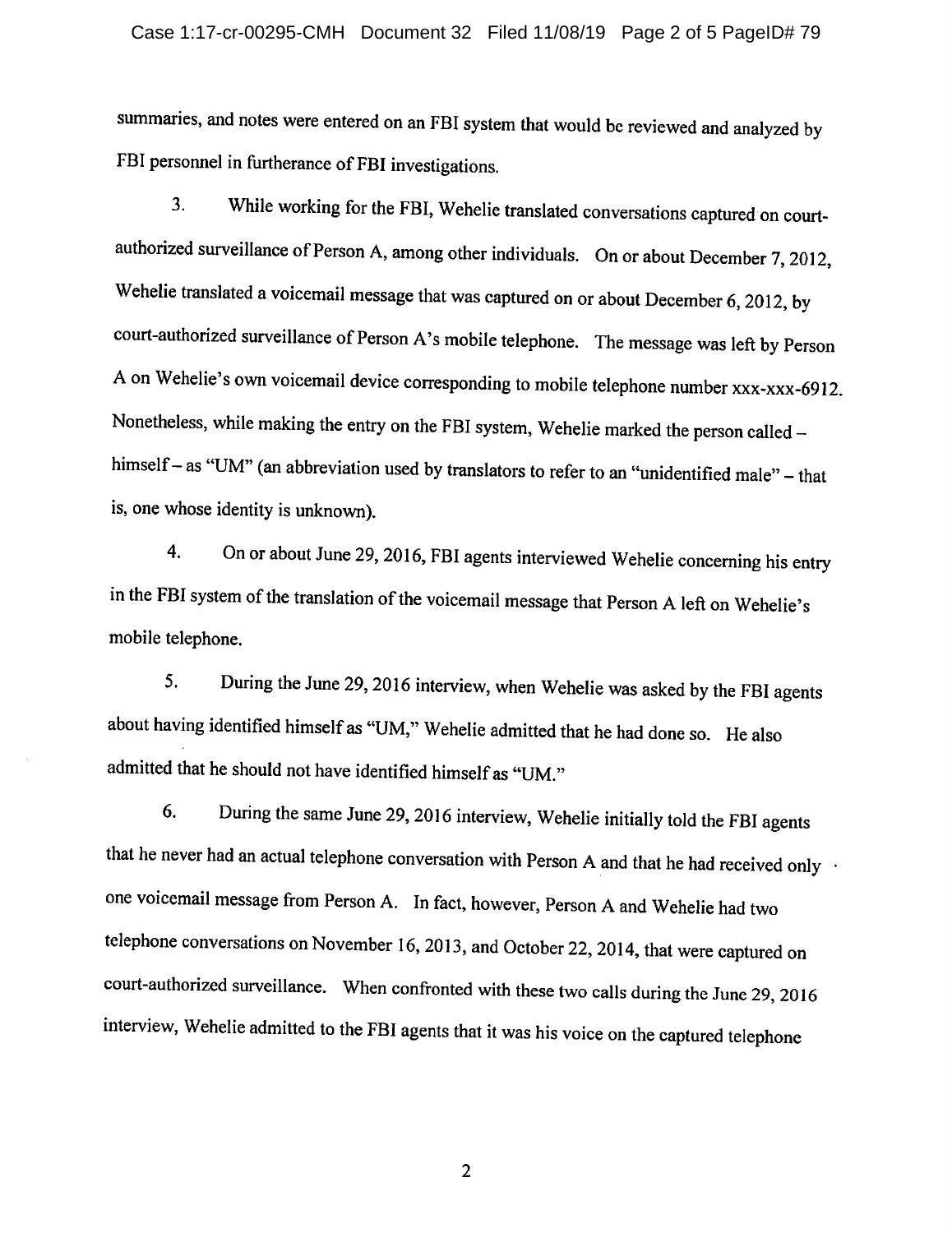conversations. Wehelie also admitted that he did not report these two subsequent calls to his supervisor.

Moreover, the FBI system shows that Wehelie had fully or partially translated  $7<sub>1</sub>$ audio from court-authorized surveillance on Person A's mobile telephone on numerous occasions between June 28, 2012, and December 7, 2012, when he listened to the December 6, 2012, voicemail message that Person A had left on Wehelie's mobile telephone. Also, the FBI system shows that from June 28, 2012 through July 11, 2012, in addition to the fully or partially translated audio, Wehelie produced approximately 101 summaries or notes of court-authorized surveillance of Person A's mobile telephone.

At the time of the December 6, 2012, voicemail left by Person A on Wehelie's 8. voicemail, Wehelie's recorded greeting identified himself as "Abdirizak Wehelie," a name by which Wehelie was known. Shortly after translating this call, however, Wehelie changed his voicemail greeting to a standard greeting that did not mention his name.

During the June 29, 2016 interview, Wehelie told the FBI agents that he did not 9. know Person A very well. However, telephone toll records show that Wehelie and Person A were in mobile telephone contact with each other as early as July 2010. Additionally, the FBI system shows that Wehelie and Person A spoke by mobile telephone approximately ten times between November 2013 and April 2017. Additionally, the FBI systems shows Person A left another voicemail message on Wehelie's mobile telephone on or about December 13, 2012. The FBI system also shows that there were approximately ten missed calls (or voicemail greetings with no other content) from Wehelie to Person A; twenty-five missed calls from Person A to Wehelie; and text messages between the two on four separate days in February and May 2014, and February and April 2017. In all, the FBI investigation revealed that there were 179

 $\overline{\mathbf{3}}$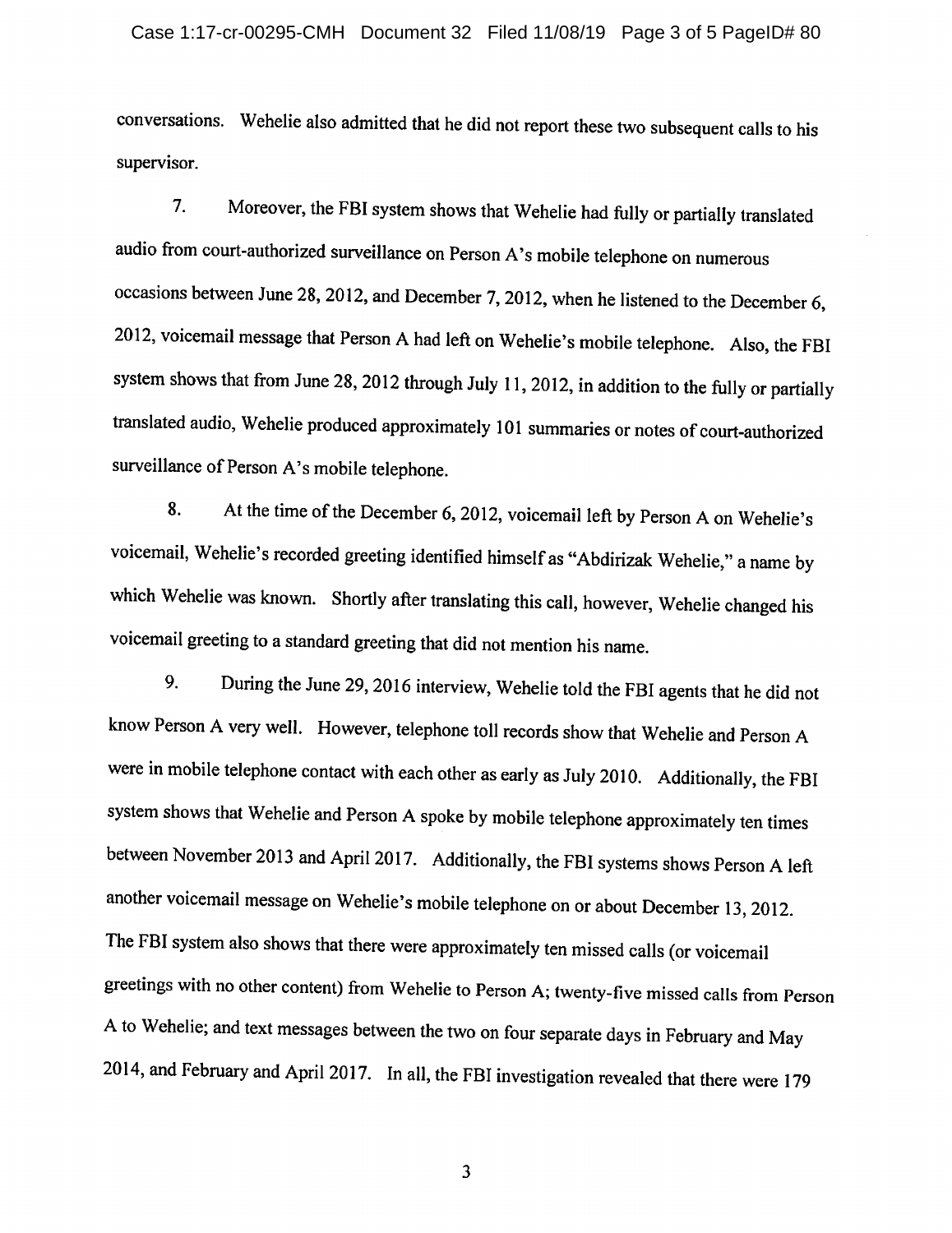## Case 1:17-cr-00295-CMH Document 32 Filed 11/08/19 Page 4 of 5 PageID# 81

unique telephone contacts between Wehelie and Person A from July 2010 to September 2017. Of these, there were 103 unique telephonic contacts between Wehelie's known mobile telephone number and Person A's known mobile telephone number from July 2010 to April 2015.

10. Further, while employed as an FBI contract linguist and translator, Wehelie listened to and entered a summary or note in the FBI system for approximately 101 calls to or from Person A's mobile telephone to third parties other than Wehelie. In these entries, Wehelie identified Person A by Person A's prior legal name, which continued to be used by Person A as a nickname.

Also, on at least three occasions - March 31, 2017, July 17, 2017, and September  $11.$ 18, 2017 – Wehelie was observed spending time at Person A's store and café. Finally, on July 15, 2016, a week after the search of Wehelie's home in connection with an investigation of Wehelie's son, Person A sent a text message to someone and provided that person with a new mobile telephone number for Wehelie. Thereafter, Wehelie and Person A began to have conversations with each other, and they remained in contact with each other, via this new mobile telephone number.

12. The United States is not presently aware of evidence establishing that the defendant (a) informed Person A or any other unauthorized person that Person A was the target of the court-authorized surveillance; (b) discussed with Person A the commission or intended commission of any criminal act; (c) falsified other entries on the FBI system pertaining to courtauthorized surveillance of Person A or any other person; or (d) received any compensation or other pecuniary benefit for making a false entry on the FBI system.

This statement of facts includes those facts necessary to support the plea  $13.$ agreement between the defendant and the United States. It does not include each and every fact

 $\overline{4}$